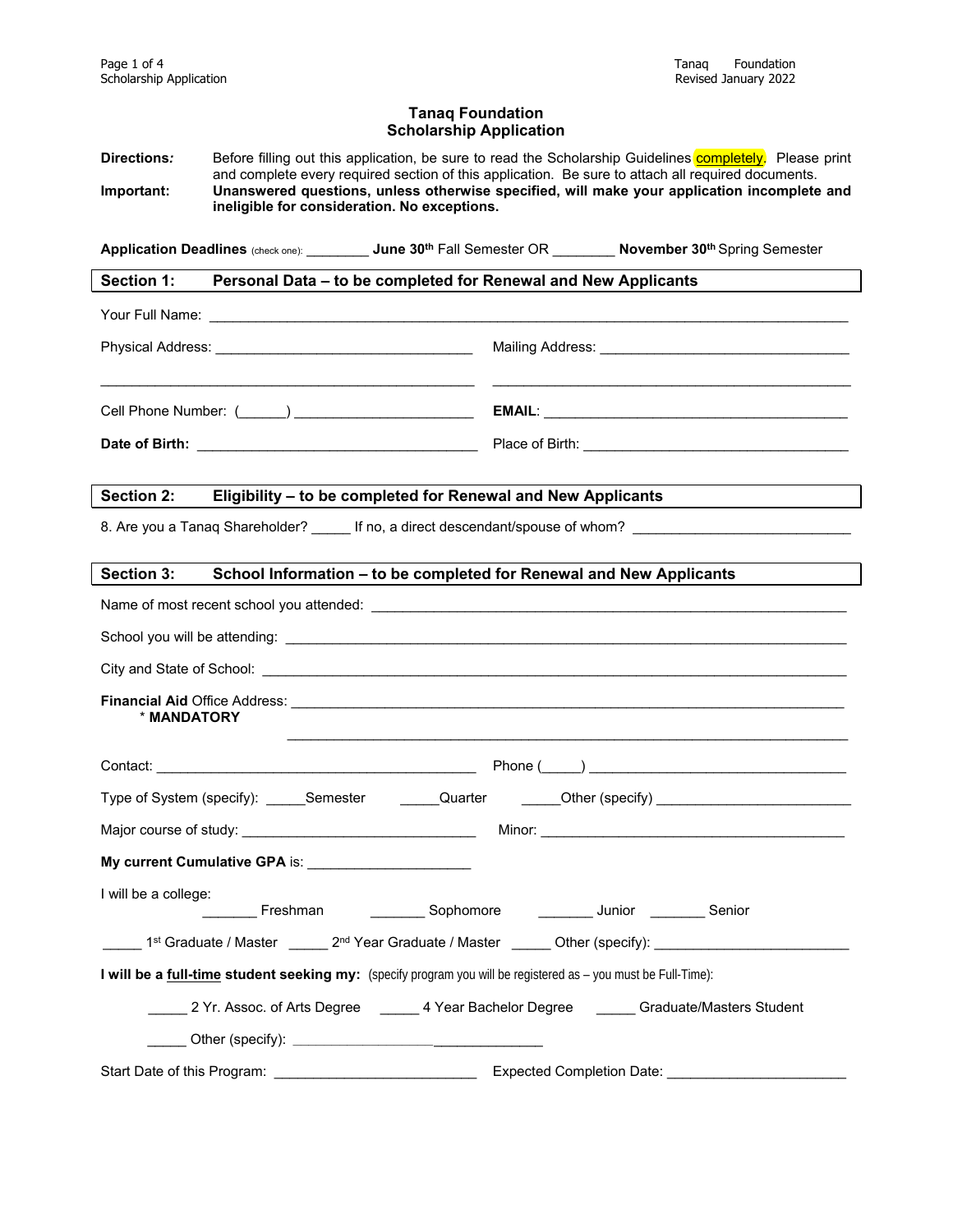| Section 4:                                                                                          | School History - to be completed for New Applicants only |                              |
|-----------------------------------------------------------------------------------------------------|----------------------------------------------------------|------------------------------|
| <b>High Schools Attended:</b>                                                                       |                                                          |                              |
| Name                                                                                                | City/State                                               | Dates Attended               |
|                                                                                                     |                                                          |                              |
|                                                                                                     |                                                          |                              |
|                                                                                                     |                                                          |                              |
| Did you Graduate from High School or receive a GED? _____ Yes ______ No                             |                                                          |                              |
| For Existing High School students, date of expected Graduation: ___________________________________ |                                                          |                              |
| <b>Colleges Attended (If applicable):</b>                                                           |                                                          |                              |
| Name                                                                                                | City/State                                               | Dates Attended               |
|                                                                                                     |                                                          |                              |
|                                                                                                     |                                                          |                              |
|                                                                                                     |                                                          |                              |
| Did you graduate from College? ______ Yes _____No lf yes, Degree awarded: ____________________      |                                                          |                              |
| <b>Graduate Schools Attended (If applicable):</b>                                                   |                                                          |                              |
| Name                                                                                                | City/State                                               | Dates Attended               |
|                                                                                                     |                                                          |                              |
|                                                                                                     |                                                          |                              |
| Section 5: Personal References - to be completed for New Applicants only                            |                                                          |                              |
| Two Personal References (References cannot be relatives):<br>Name/Address                           | Phone Number                                             | How do you know this person? |
| ◈                                                                                                   |                                                          |                              |
| <u> 1989 - Johann Harry Barn, mars ar brezhon e</u>                                                 |                                                          |                              |
|                                                                                                     |                                                          |                              |
|                                                                                                     |                                                          |                              |
|                                                                                                     |                                                          |                              |
|                                                                                                     |                                                          |                              |
|                                                                                                     |                                                          |                              |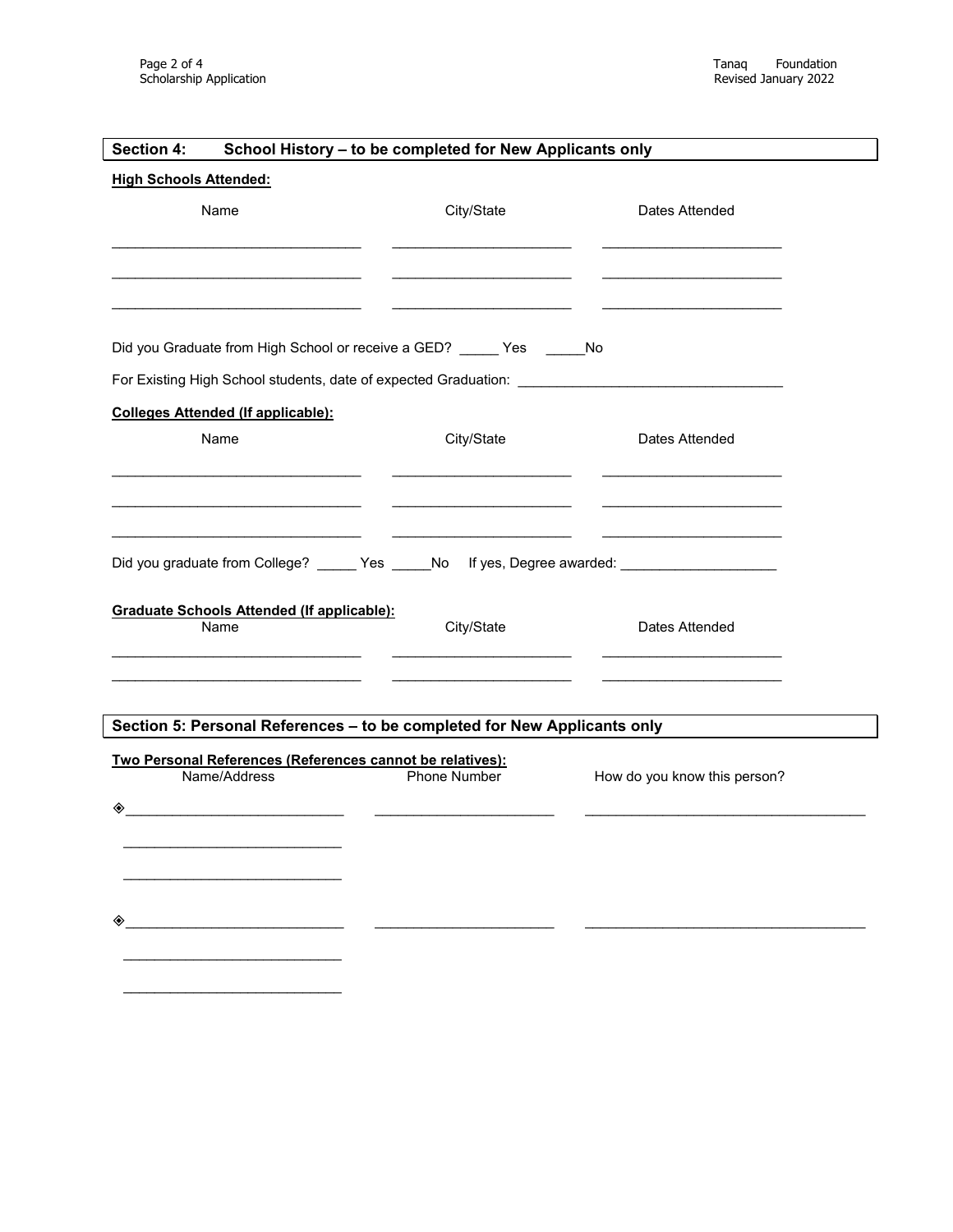# **Section 6: Financial Assistance / Budget – to be completed for Renewal and New Applicants**

### **Tanaq Foundation Scholarship Application Need Sheet**

## **This form must be completed by the School's Financial Aid Officer**

Student Name: \_\_\_\_\_\_\_\_\_\_\_\_\_\_\_\_\_\_\_\_\_\_\_\_\_\_\_\_\_\_\_\_\_\_\_\_\_\_\_\_\_\_\_\_\_ Date: \_\_\_\_\_\_\_\_\_\_\_\_\_\_\_\_\_\_\_\_\_\_\_\_

| School Attending: | Student ID: |  |
|-------------------|-------------|--|
|                   |             |  |

| Type of System: Semester/Quarter: |  | Start Date: |  |
|-----------------------------------|--|-------------|--|
|-----------------------------------|--|-------------|--|

Projected Graduation Date: \_\_\_\_\_\_\_\_\_\_\_\_\_\_\_\_\_\_\_\_\_\_\_\_\_\_\_\_\_\_\_\_\_\_\_

| <b>Amount/Period</b>          | Fall | Winter | <b>Spring</b> | <b>Summer</b> |
|-------------------------------|------|--------|---------------|---------------|
| Travel                        |      |        |               |               |
| Tuition                       |      |        |               |               |
| Fees                          |      |        |               |               |
| <b>Books</b>                  |      |        |               |               |
| Supplies                      |      |        |               |               |
| <b>Tools</b>                  |      |        |               |               |
| Miscellaneous                 |      |        |               |               |
|                               |      |        |               |               |
|                               |      |        |               |               |
| <b>Total Per Semester</b>     |      |        |               |               |
|                               |      |        |               |               |
| <b>Funding Received</b>       | Fall | Winter | <b>Spring</b> | <b>Summer</b> |
|                               |      |        |               |               |
|                               |      |        |               |               |
|                               |      |        |               |               |
| <b>Total Funding Received</b> |      |        |               |               |
|                               |      |        |               |               |
| <b>Student Needs</b>          |      |        |               |               |

| Prepared By Printed Name/Title: |       |  |
|---------------------------------|-------|--|
| Contact number / email:         |       |  |
| Signature:                      | Date: |  |